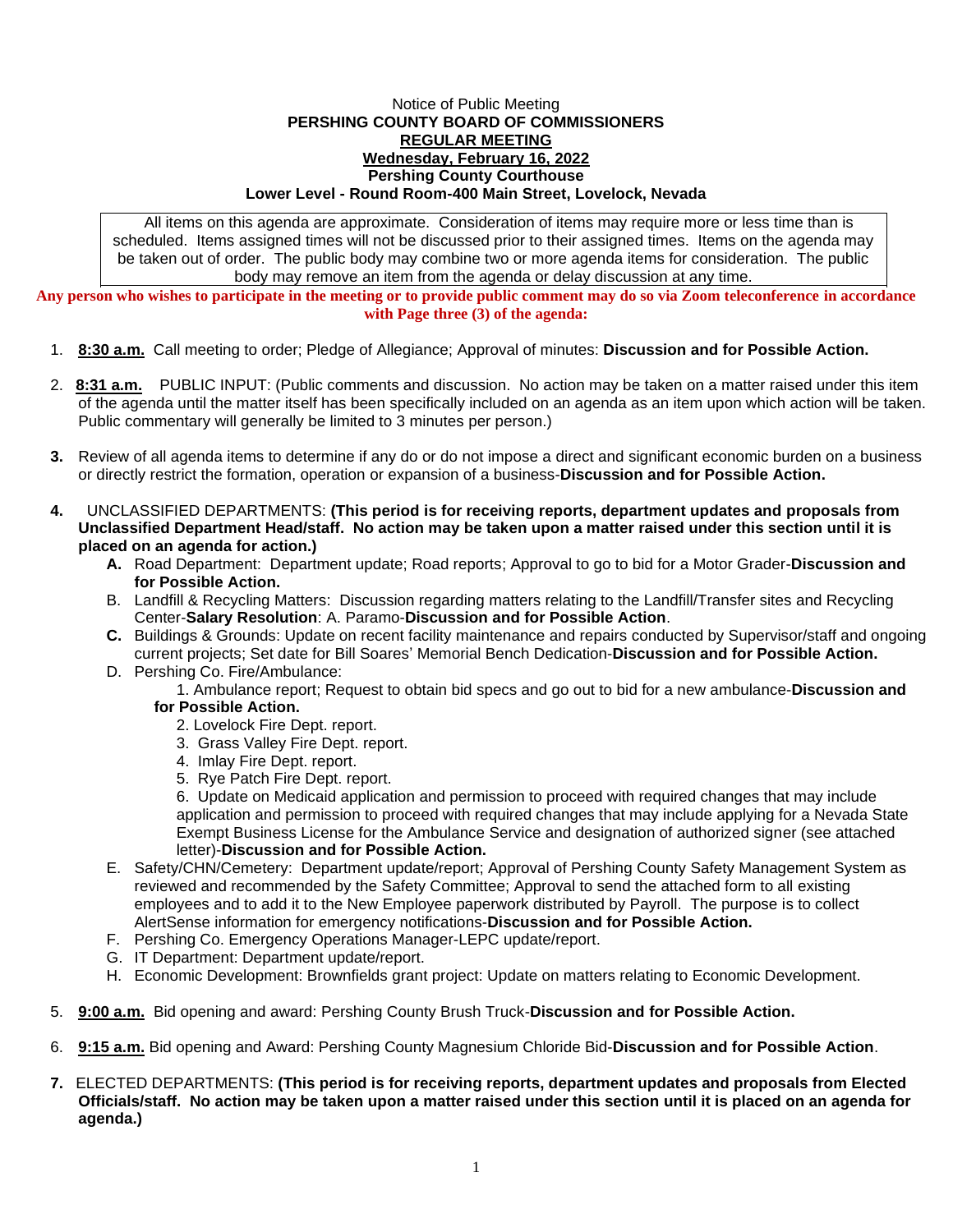- **A.** Lacey Donaldson, Clerk-Treasurer: Department update/report; Approval of corrections/changes to the Tax Roll: Approval of letter to the Department of Taxation requesting a waiver for the Supplemental City-County Relief Tax guaranteed status-**Discussion and for Possible Action.**
- B. Rene Childs, Auditor-Recorder: Department update/report.
- **C.** Laureen Basso-Cerini, Assessor: Department update/report; Request for assistance regarding unpaid taxes on a MH which has been sold twice; Approval to increase the vacant Administrative Clerk I/II % time position to a fulltime position and permission to advertise/hire position-**Discussion and for Possible Action.**
- D. Bryce Shields, District Attorney: Department update/report.
- E. Judge Karen Stephens, Justice Court: Department update/report.
- **F.** Jerry Allen, Sheriff's Dept.: Department update/report; **Salary Resolution:** A. Gregory; Discussion regarding the upcoming Burning Man Festival and other Festivals to be held on the Pershing County portion of the Black Rock Desert-**Discussion and for Possible Action.**
- **8. 10:00 a.m.** Ralph Runge, West Coast Salmon Nevada: Update on project in Pershing County.
- 9. Grass Valley Advisory Board: Update on matters relating to the Grass Valley area.
- 10. Derby Field Airport: Update on matters relating to the Derby Field Airport.
- **11.** Board Appointments/Resignations: Wildlife Advisory Board; Library Board of Trustees-**Discussion and for Possible Action.**
- **12.** Marzen House Museum: Approval of annual Outgoing Loan agreement between the Nevada Museums & History and Marzen House Museum for archaeological material effective 2-3-2022 to 2-3-2023-**Discussion and for Possible Action.**
- **13.** Approval of Commissioner Planning Workshop scheduled for February 18, 2022, proposal and payment prepared by Sheryl Gonzales, WNDD Executive Director-\$500 per workshop and mileage at 58 center per mile; Discussion regarding additional workshops on February 25 and March 4, 2022-**Discussion and for Possible Action.**
- 14. First Reading of amendment to Ordinance No. 349, Chapter 13.06 of the Pershing County Code, changing the monthly base rate of landfill charges from \$12.00 to \$13.00 in Pershing County and from \$13.00 to \$14.00 in areas of the County serviced by transfer sites, effective July 1, 2022.
- **15.** Amendment to Resolution No. 21-0607, establishing a rate schedule for monthly landfill fees-**Discussion and for Possible Action.**
- **16.** Approval to send letter to Wells Fargo Bank regarding the closure of the Lovelock Branch-**Discussion and for Possible Action**
- 17. Update from Emergency Management relating to the COVID-19; List of proposed projects, prioritizing and changing/amending the projects for allocation of the Covid-19 American Rescue Plan funding for Pershing County in the amount of \$1,306,252.00-**Discussion and for Possible Action.**
- 18. Litigation Meeting.
- 19. Report from Legal Counsel.
- **20.** Report from Administrative Assistant/HR Rep.-County Commissioner's Office.; Approval of rate increased for the calendar year 2022 for S. Jordan Walsh, Holland and Hart, LLP, to handle both the Pershing Co. Employees Association and Pershing Co. Law Enforcement Association bargaining negotiations-**Discussion and for Possible Action.**
- 21. Items for future agendas- **Discussion and for Possible Action.**
- 22. Correspondence.
- 23. Matters of the Board for Discussion.

Board Member reports. Board Liaison reports. (Nevada Works, Safety, Hospital Board, Emergency Management, Cemetery, Recreation Board, WNDD, Pe. Co. Economic Dev./, Community Center, Airport Advisory Board; Museum Advisory Board, Library Board, Senior Center Advisory Board, Central Nevada Water Authority, Planning Board, Broadband